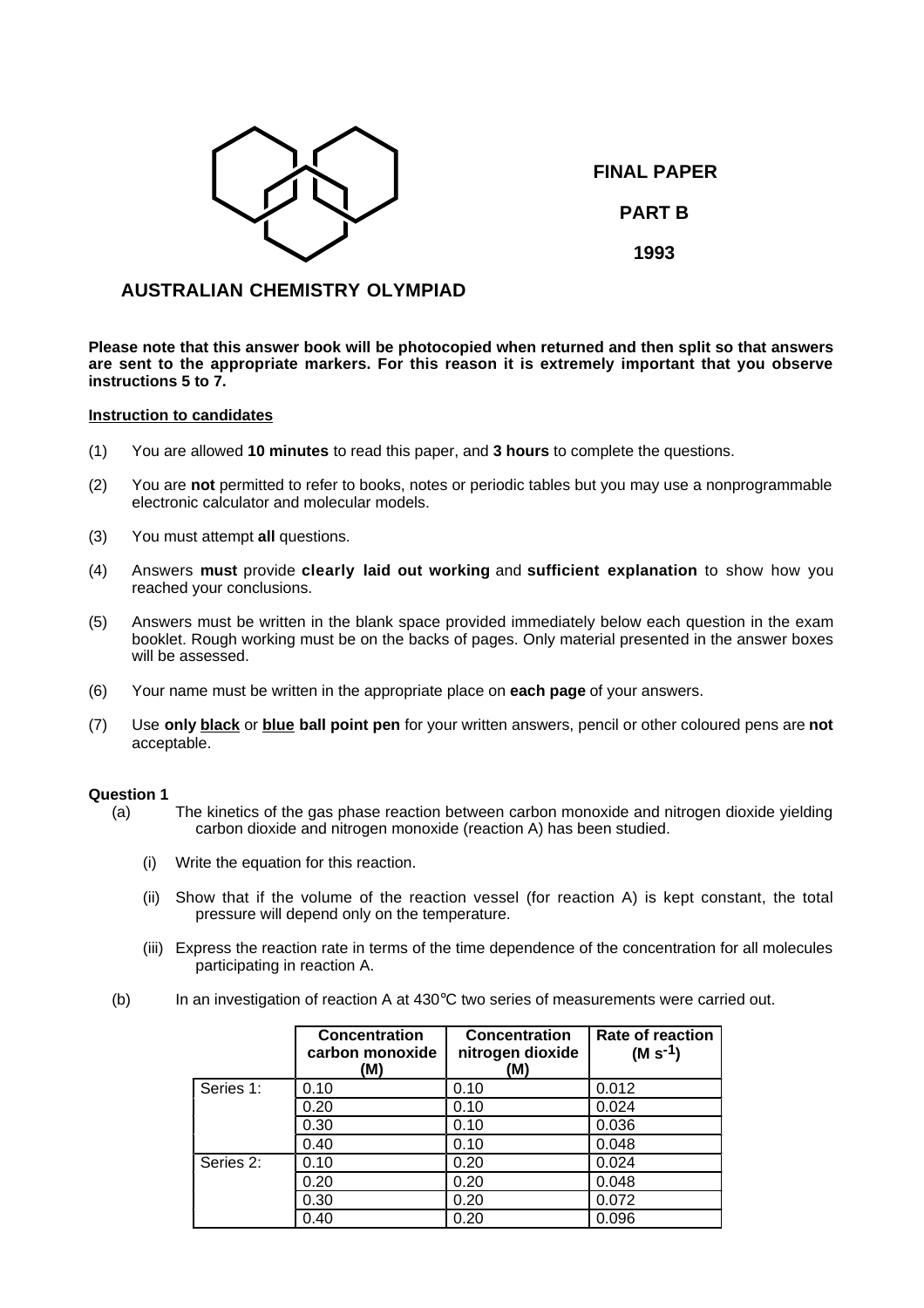- (i) Show that the reaction is of order one with respect to each of the reactants.
- (ii) Write the complete rate expression, and state the total order of the reaction.
- (iii) Calculate the rate constant at 430°C and give its units.
- (c) As a foundation for understanding the mechanism of reaction A, we want to envisage the electronic structure and molecular geometry of all molecules participating in the reaction.
	- (i) Write the electron dot (Lewis) structure for carbon monoxide, carbon dioxide, nitrogen monoxide, and nitrogen dioxide (ONO; the unpaired electron on nitrogen).
	- (ii) Two of the molecules in (i) can exhibit paramagnetism. Which ones? Explain your reasoning.
	- (iii) Use the valence-shell-electron-pair-repulsion model to indicate a probable geometry of the molecules in (i).
	- (iv) One of the molecules in (i) does not have an electric dipole moment. Which one? Explain your reasoning.
- (d) If we have a large excess of one of the reactants, the reaction A will appear to be of order one.

Calculate the half-life of carbon monoxide at 650 K when nitrogen dioxide is in large excess relative to carbon monoxide. The rate constant under the existing conditions is 4.40 s<sup>-1</sup>.

(e) In a table of thermodynamic data we find (data in kJ mol<sup>-1</sup> at 25 °C):

|                   | $Hf^\circ$ | $G f^{\circ}$ |
|-------------------|------------|---------------|
| Carbon dioxide    | $-393.5$   | $-394.4$      |
| Carbon monoxide   | $-110.5$   | $-137.3$      |
| Nitrogen dioxide  | 33.8       | 51.8          |
| Nitrogen monoxide | 90 4       | 86 7          |

- (i) Calculate ∆H°, ∆G°, and ∆S° for reaction A at 25 °C.
- (ii) Is the reaction between carbon monoxide and nitrogen dioxide spontaneous at 25 °C? Explain your reasoning.

#### **Question 2**

- a) Predict the shapes of the following molecules, and then predict which you would expect to have resultant dipole moments and which are nonpolar.
	- $(i)$   $C_2H_4$
	- $(ii)$   $CS<sub>2</sub>$
	- (iii)  $NH<sub>3</sub>$
	- $(iv)$  H<sub>2</sub>S
	- $(v)$  SF<sub>6</sub>
	- $(vi)$  SO<sub>2</sub>
	- (vii)  $BeCl<sub>2</sub>$
	- (viii) SnCl<sub>2</sub>
- b) The five coordinated complex Ab3c<sub>2</sub> has a trigonal bipyramidal structure. (A is the central atom, b and c are ligands.) Draw all stereoisomers of the complex.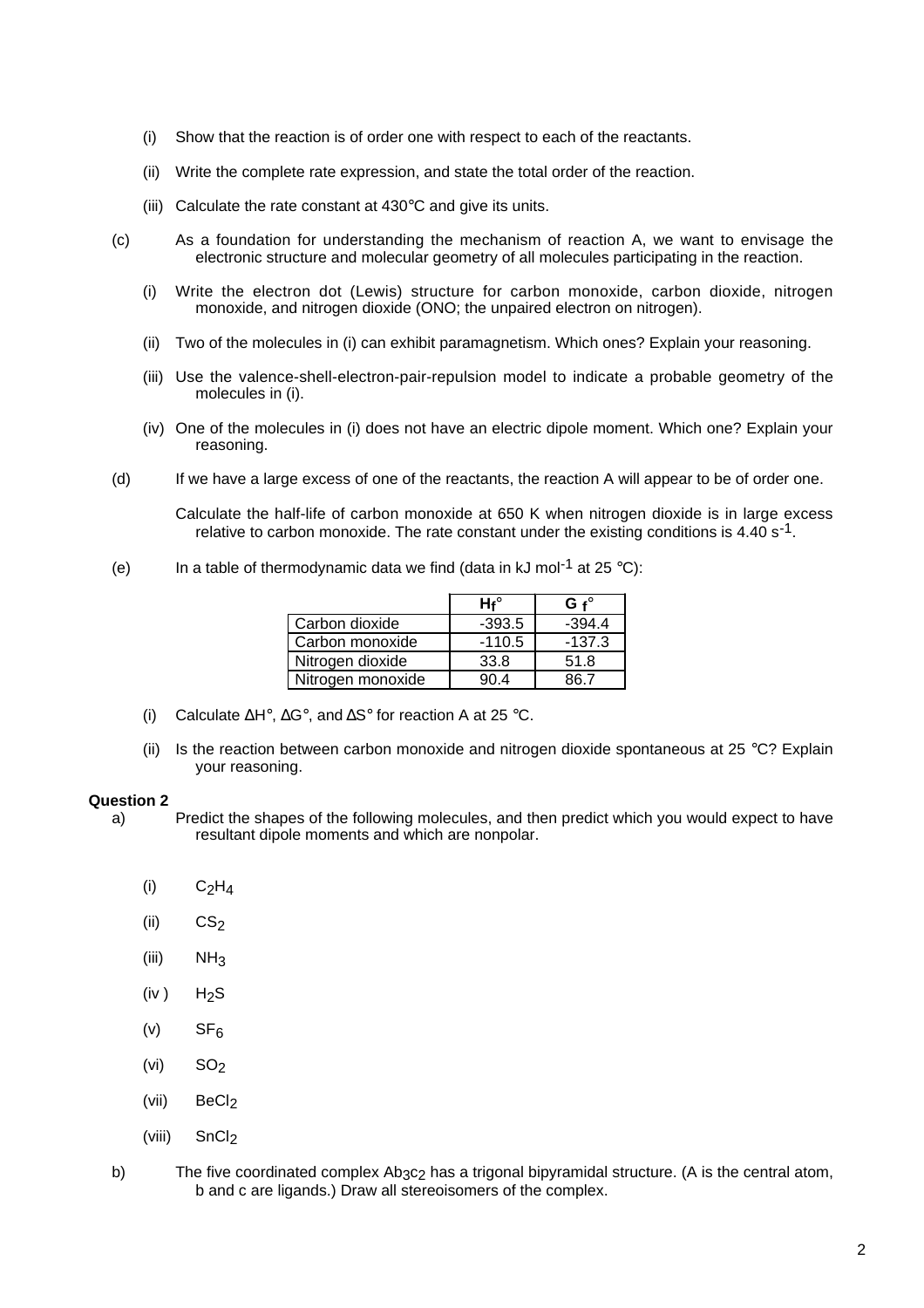## **Question 3**

(a) Sodium carbonate is produced in the so-called Solvay process. The overall reaction for this process is

 $CaCO<sub>3</sub> + 2NaCl \longrightarrow Na<sub>2</sub>CO<sub>3</sub> + CaCl<sub>2</sub>$ 

However, this direct reaction between calcium carbonate and sodium chloride does not take place.

Can we draw any conclusions about thermodynamic and/or reaction kinetic conditions for this assumed reaction?

The Solvay process accomplishes this overall reaction indirectly.

- (b) A first step in the Solvay process is the thermal decomposition of calcium carbonate into calcium oxide and carbon dioxide. The decomposition pressure (under equilibrium condition) of carbon dioxide is 0.50 atm at 855°C and 1.00 atm at 900°C.
	- (i) Write the equation for the decomposition reaction and indicate the states of the participating compounds.
	- (ii) What is the equilibrium constant (including units) for the decomposition reaction at 855 $\degree$ C and 900°C, and what conditions must be fulfilled in order for equilibrium to be established?
	- (iii) Calculate ∆G° for the reaction at 855°C and 900°C.
	- (iv) Assume ∆H° and ∆S° to be temperature independent quantities. Calculate ∆H° and ∆S° for the reaction.

Indicate whether the reaction is exothermic or endothermic.

- (v) Explain briefly why ∆S° for the decomposition is positive.
- (vi) Show that K  $\approx$  10<sup>-22</sup> atm for the reaction at 25°C. Is the decomposition of calcium carbonate a spontaneous reaction at 25°C when the partial pressure of carbon dioxide in the atmosphere is set equal to 0.03 atm at ground level?

Explain your reasoning.

#### **Question 4**

(a) In 1923, P. Debye and E. Hückel derived the following equation that permits the calculation of the activity coefficients, f<sub>X</sub>, of ions from their charge,  $Z_X$  and effective diameter ( $a_X$ , in Ångstrom units) of the hydrated ion and the ionic strength of the solution, I.

$$
-log f_X = \frac{0.51 \, Z_X^2 \sqrt{I}}{1 + 0.33 \, a_X \sqrt{I}}
$$

Hydrated cations have effective diameters of approximately 8Å and hydrated anions are smaller, usually 5Å in diameter.

- (i) Use this information and the Debye-Hückel relationship to calculate the solubility of zinc(II) hexacyanoferrate(III) in a 0.0333M solution of magnesium perchlorate. The thermodynamic  $K_{SD}$  for the zinc salt is 4.1 x 10<sup>-16</sup>.
- (ii) What error is introduced into your answer if the cation diameter is  $6\text{\AA}$  instead of  $8\text{\AA}$ ?
- (b) Consider the high temperature equilibrium dissociation of bismuth dimers:

Bi<sub>2</sub>

$$
\overline{\phantom{1}} \quad 2 \text{ Bi}
$$

(i) Derive an expression which relates the equilibrium constant  $K_p$  to only the total pressure, P and the degree of dissociation,  $\alpha$ , and use it to calculate the values of  $K_p$  in the following table:

| (K)  | (Pa)  | α     | Kp |
|------|-------|-------|----|
| 1148 | 41.9  | 0.347 |    |
| 1195 | 105.9 | 0.418 |    |